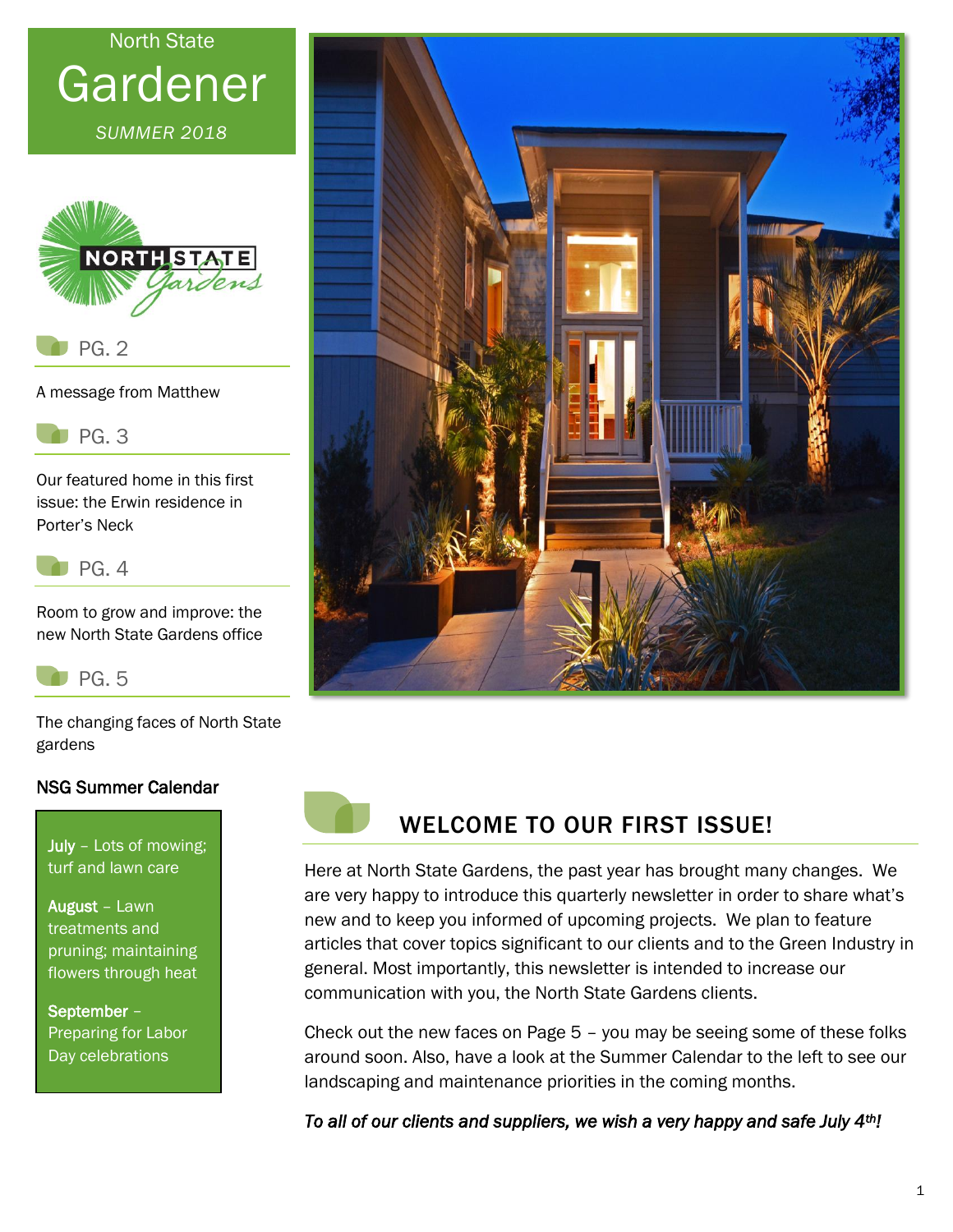

Dear Friends,

I am so excited to offer you our first quarterly newsletter! A newsletter is something I have wanted to do for years in order to let you know what is going on at North State Gardens and in your own gardens. In this issue, we will present our new office and facility, new faces on our staff, and a featured project.

There have been many challenges for us since the passing of my father and company founder David Erwin at the end of 2016. At the time, we were in the process of buying some land and a house to become the new home of North State Gardens. With some luck and a healthy dose of hard work, we were able to complete the purchase and to renovate the house into our office. Needless to say, all this was happening while we were trying to

continue our work and make money to finance the project! I am happy to report that we are settling in, efficiency has improved, and the employees love the new digs.

As you know, we had some harsh winter weather in January with snow, ice, and two nights of record-setting low temperatures. We really didn't get a thaw for almost a week, and some of our more tender plants suffered. Especially hard hit were palms and pittosporum. There were some pleasant surprises too like fatsia that didn't seem to skip a beat. Fortunately, a lot of the plants that looked dead at the beginning of spring have started to show signs of coming back, and we continue to watch hopefully. The next task at hand will be coaxing flowers and shrubs through the heat and thunder storms of summer.

As our Maintenance Manager Ben Kennedy nears retirement, finding a person to fill his shoes has been a priority of mine. I am very excited to tell you that we have hired Danny Wils to train with Ben and eventually take over the day to day management of our maintenance accounts and staff. More about Danny later!

For this first newsletter, I have decided to showcase a garden that I get to appreciate and enjoy everyday … my own home landscape. There is an old saying: "The cobbler's children have no shoes," and this goes for landscapers, too! After three years in my house, I finally took the time last fall to do my own landscaping always with an eye to sustainability while enhancing the natural beauty of this exceptional part of North Carolina we call home. There are a few features that I think you will find interesting.

Thank you for reading. I hope this newsletter is interesting and informative. Any feedback you may have would be greatly appreciated!

See you soon,

Matthew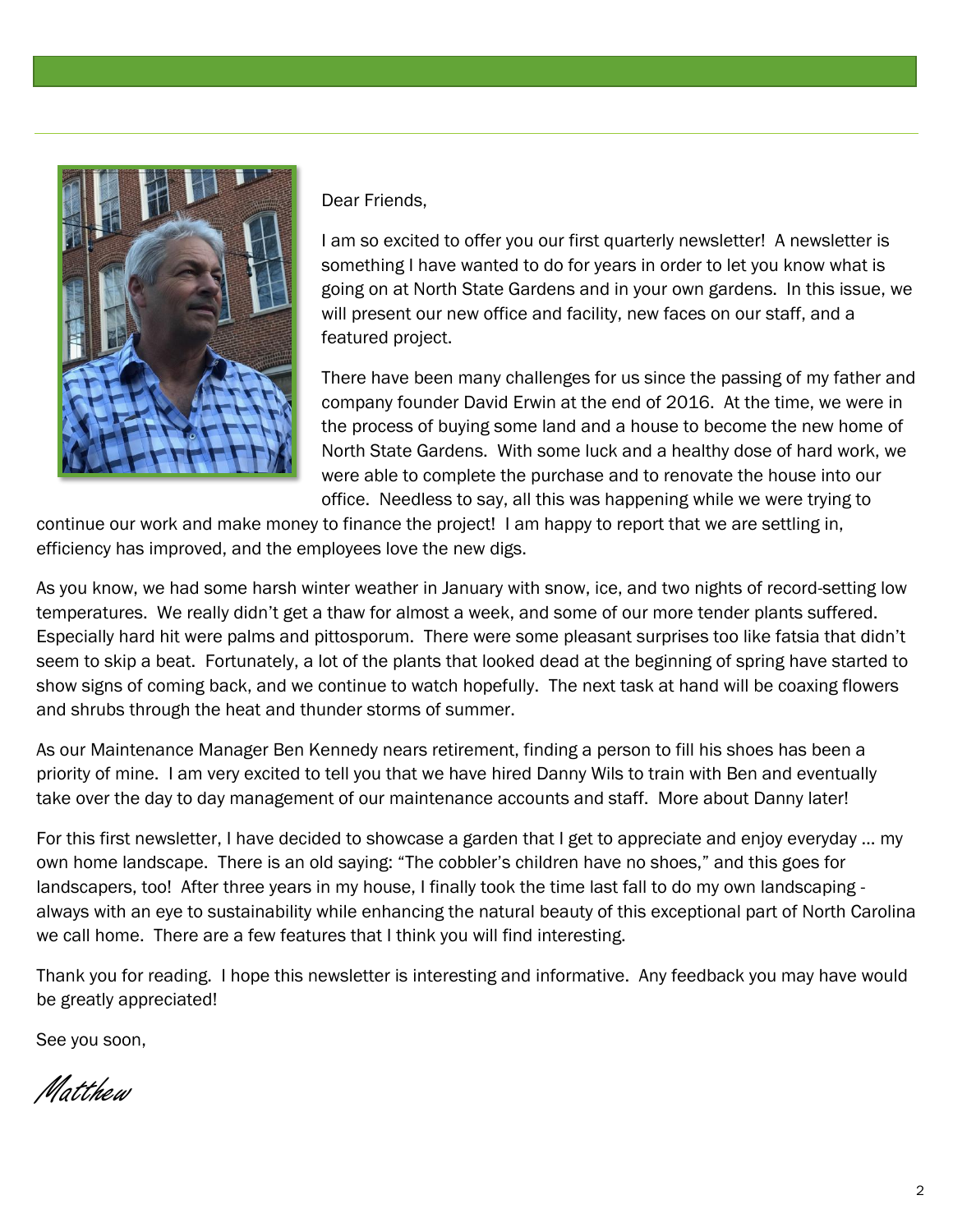





## LIFE ON THE CREEK

 Each month, we will feature some of our current work. In this issue, I want to share what I have done to my own home. When I purchased the land, which backs onto a saltwater marsh, it had not been cared for in many years. I began the transformation by selectively clearing to open views to the marsh.

The property shares a driveway with neighbors, so it was not really clear where my property began. My solution was to build a defining wall as an entranceway to our property. The wall is very visible and lets you know that you have arrived. Detail oriented, I searched for the perfect house numbers for a long time!

The existing driveway took you to a garage door, so I added a circular drive that now leads visitors directly to the front of the house. With all our kids, it also improves circulation! I used gravel with a metal edging – it's inexpensive and provides a very neat finish.

In front, custom Corten steel planters and large slab pavers set off the entrance. I used tall Windmill Palms to screen the AC units to the left. A large specimen Pindo Palm will grow to be a focal point on the right.



Out back, I put in sod and enhanced the native grasses. I used few ornamental plantings so as not to distract from the marsh. The lawn curves seductively and is a nice contrast to the native plants and live oaks. I love coming home to this view each day!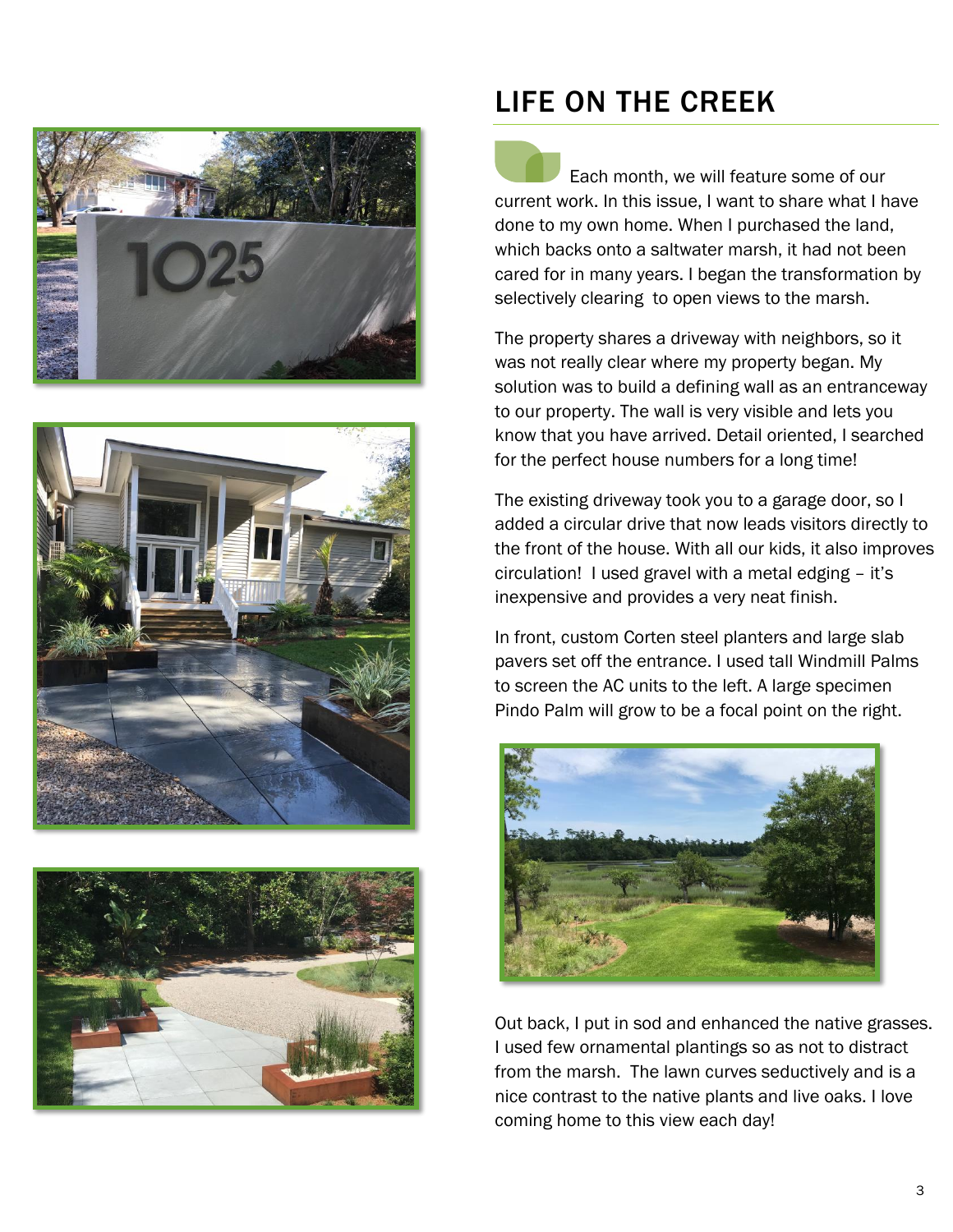## ROOM TO GROW: A LOOK AT THE NEW NSG OFFICE



 One of the things my dad always wanted to do was change the location of our offices. We rented our former office in Hampstead for about 30 years, and while it served us well, we were busting at the seams for years. The new North State Gardens location on Highway 210 offers plenty of room for us to grow and to expand not only our employee base but our services to clients. There is an area to keep and care for large trees and shrubs as well as a huge space for composting, something we do with all of the grass clippings and lawn debris collected. We have room to store our extra hardscape materials and to plan for future projects – more on that to come!

We put up deer-fencing around a large section of our land to provide a secure storage area for plants and flowers and added an irrigation system. There are many advantages to having all the materials needed right at our



fingertips when a landscaping job finally gets the green light. An existing house that stood on the property was renovated to become our office space. We updated the 1970's look with new paint to the brick exterior, built a lovely paver walkway and new parking area, and capped it off with subtle landscaping that accentuates the beautiful live oaks and protected



wetlands of which we are now the stewards. Turning the house into a commercial office took months of work – removing existing walls, revamping the HVAC system, insulating, putting down new flooring, and installing several skylights for more natural illumination. A new metal

outbuilding houses equipment and serves as a workshop for the small custom projects that our clients require from time to time. I am happy to say we have an office that everyone in our organization is proud to call home.



### - The David Vance Erwin Scholarship -

North State Gardens would like to annouce the establishment of a scholarship in the name of our former president and founder, David Vance Erwin. This scholarship will be awarded annually to a student in the Landscape program at Cape Fear Community College.